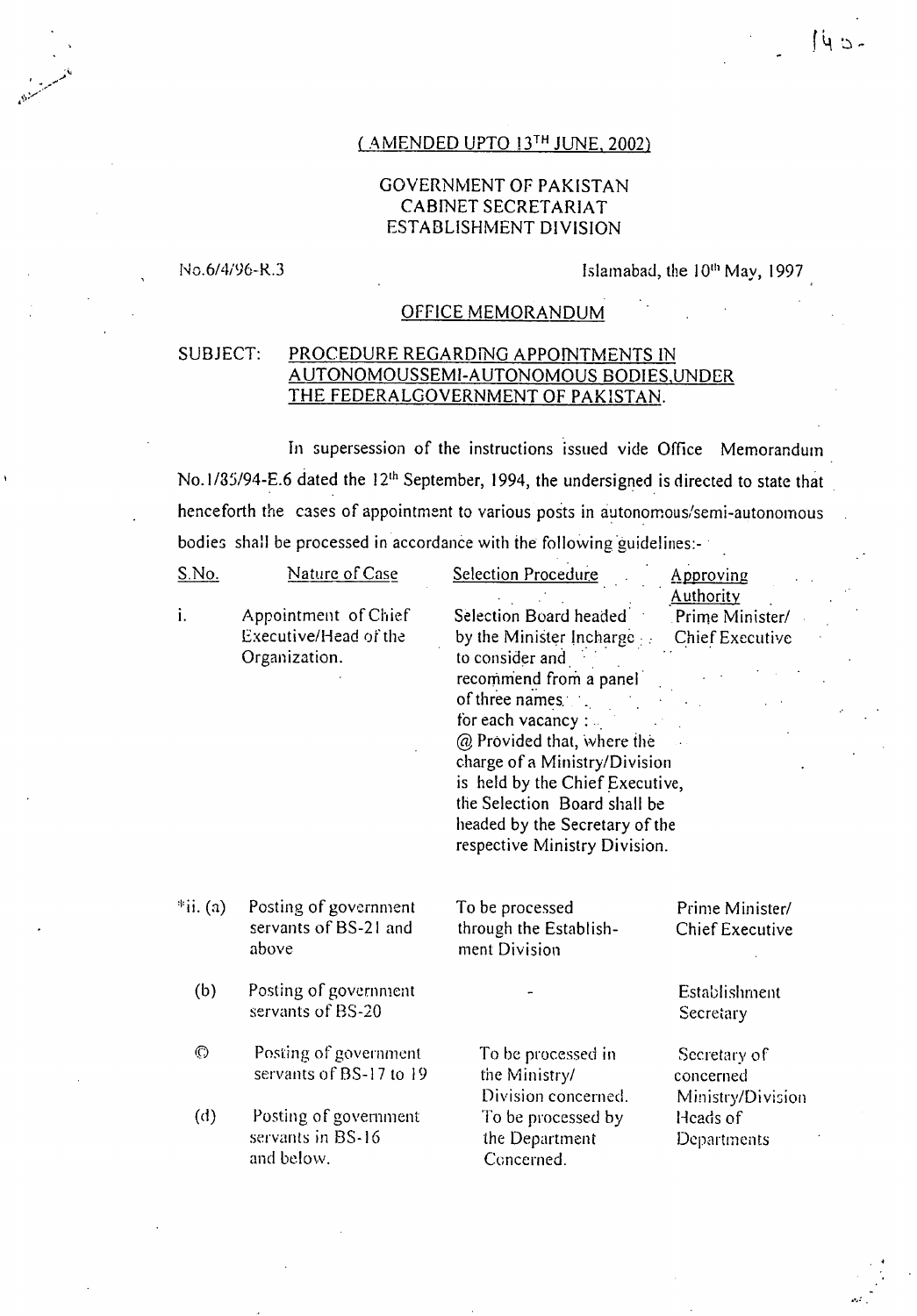$\|u\|$ 

| iii.(a)   | Appointment to posts in<br>Management Grades other<br>than of a Finance<br>Member/Director and<br>those covered by (i) and<br>(ii) above | Selection Board headed<br>by the Secretary of the<br>Ministry/Division<br>concerned to consider<br>and recommend<br>from a panel of three<br>names for each vacancy.                   | Prime Minister/<br><b>Chief Executive</b>                                      |
|-----------|------------------------------------------------------------------------------------------------------------------------------------------|----------------------------------------------------------------------------------------------------------------------------------------------------------------------------------------|--------------------------------------------------------------------------------|
| $*iii(b)$ | Appointments to posts<br>carrying a minimum<br>pay equal to the<br>minimum of BPS-20<br>and above.                                       | Selection Board headed Minister Incharge<br>by the Secretary of the<br>Ministry/Division<br>concerned to consider<br>and recommend from<br>a panel of three names<br>for each vacancy. |                                                                                |
| $iv_{n}$  | Appointment of Heads of<br><b>Subsidiary Companies</b><br>not included in<br>Management Grade                                            | Selection Board headed Minister Incharge<br>by Secretary of the<br>Ministry/Division<br>concerned and recommend<br>from a panel of three names<br>for each vacancy.                    |                                                                                |
| ٧.        | Appointment to posts<br>other than those<br>mentioned above.                                                                             | Through appropriate<br>Selection Board set up<br>in the Organization                                                                                                                   | @ An Officer<br>authorized by<br>the Head of the<br>Organization<br>Concerned. |

\* Amended vide Establishment Division's 0.M.No.6/4/96-R.3 dated 26-5- 2000

@ Amended vide Establishment Division's 0.M.No.,6/4/96-R.3 dated 6 -6- 2002

 $2.$ This procedure shall be applicable, mutatis mutandis, for selections for these posts from open market.

The Constitution of Selection Boards for posts mentioned at Serial Numbers (i),  $3<sub>1</sub>$ (ii), (iii) and (iv) of Para 1 shall be subject to the approval of the Prime Minister/Chief Executive through Establishment Division (unless already so approved). The constitution of the Selection Board at Sr.No.(v) of para I shall be approved by the Minister Incharge of the Ministry/Division concerned.

4. In case where the services of any Government Servant are required for posting on deputation in any autonomous/semi-autonomous body, the administrative Ministry/Division concerned shall propose a panel of atleast three names through the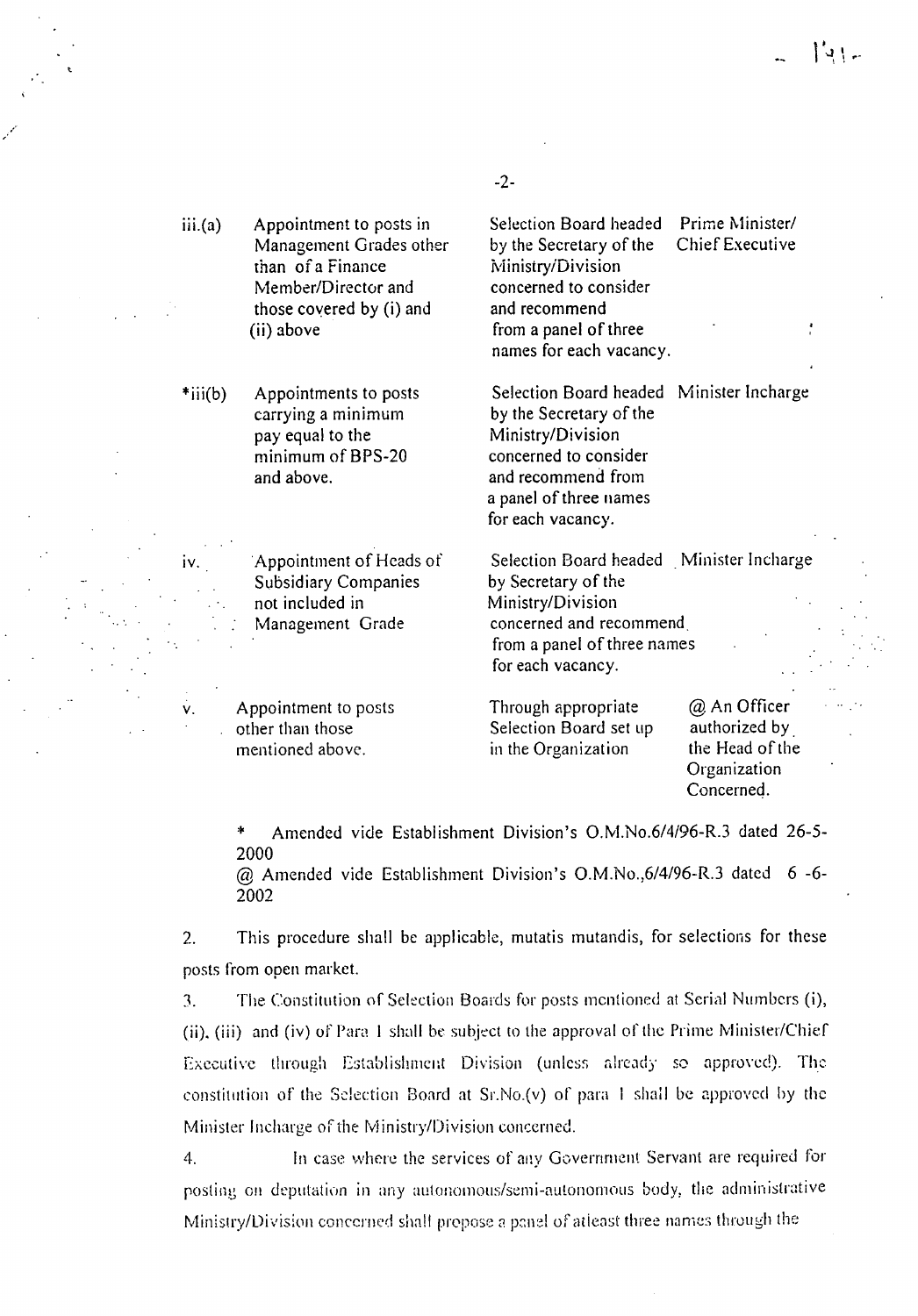Establishment Division in case where the Prime Minister/Chief Executive is the competent authority.

5. Appointment to the post of Member (Finance), Director(Finance) or the Chief Finance Officer in any autonomous/semi-autonomous body irrespective of the designation shall be made with the approval of the Prime Minister/Chief Executive in case the post is in BS-20, equivalent or above. However, for these posts in BS-19/equivalent the Government's approval Will be accorded by the Finance Secretary in 'consultation with the Establishment Secretary.

 $*$ <sup>6</sup>. All appointments approved by the President or the Chief Executive/Prime Minister shall be notified by the Establishment Division. Posting of Officers of BS-20 in autonomous and semi-autonomous bodies will also be notified by the Establishment Division. The terms and conditions of deputation to autonomous bodies shall be regulated by the prescribed standard terms and conditions of deputation. Any deviation from the standard terms and conditions of deputation 'shall require prior approval of Finance and Establishment Divisions.

(\*\* substituted vide 0.M.No.6/4/96-R.3 dated 10-4-2002)

7. In cases where these instructions are in conflict with the provisions of the Laws governing any Corporation, the provision of the.Law to the extent of conflict shall prevail.

Establishment Division's U.O.No.1/85/94-E.6 dated the  $5<sup>th</sup>$  May, 1996 regarding  $\mathcal{E}$ ban on promotion in the Corporations, is hereby cancelled.

> $Sd$ , .... (Zarmast Khan Khattak) Deputy Secretary to the Government of Pakistan

Ali Secretaries/Additional Secretary Incharge of Ministries/Divisions/Islamabad/Rawalpindi.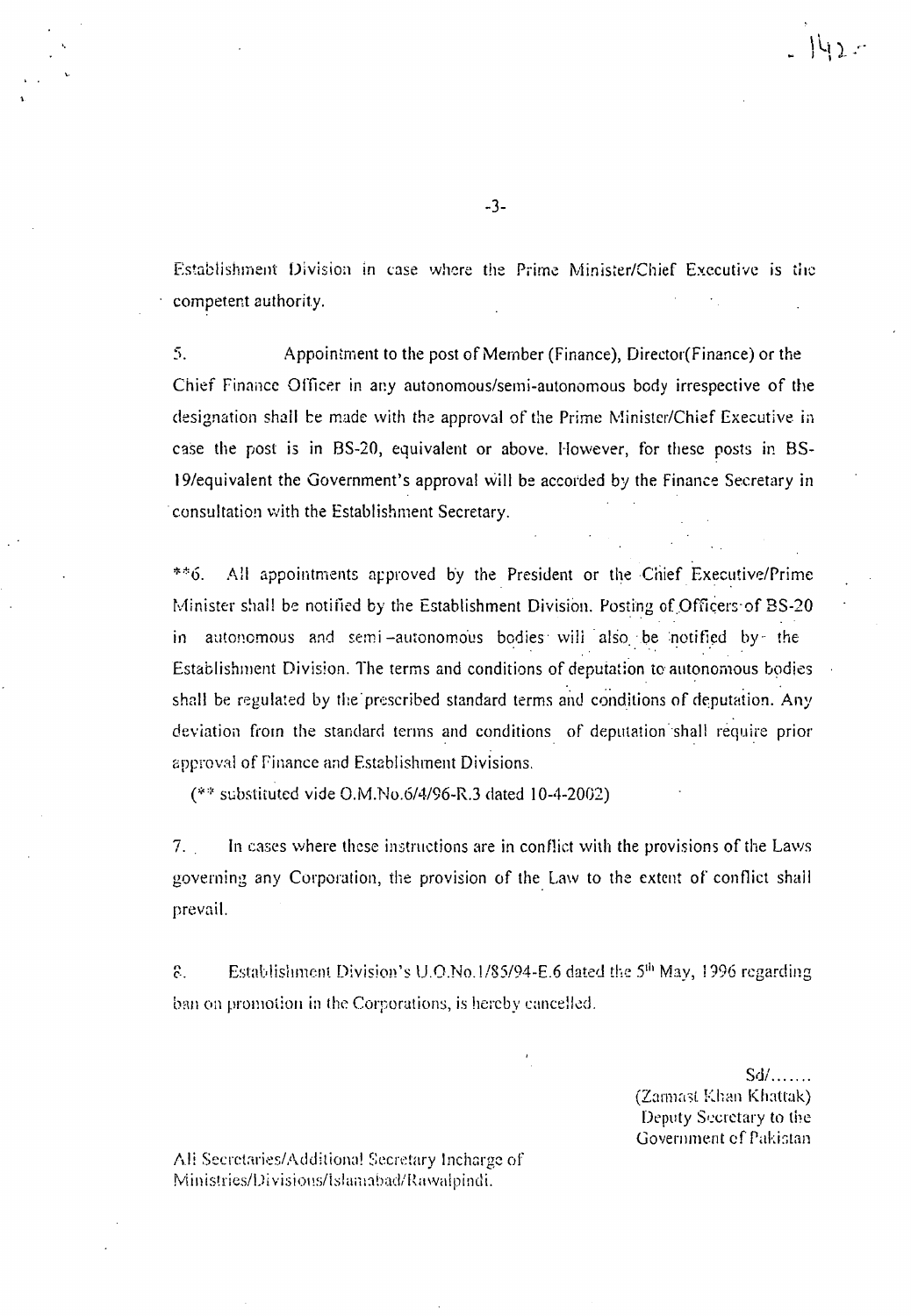### GOVERNMENT OF PAKISTAN CABINET SECRETARIAT ESTABLISHMENT DIVISION \*\*\*\*\*

No.6/4/96-R-3 Islamabad, the 14<sup>th</sup> September, 2018

### OFFICE MEMORANDUM

## Subject: PROCEDURE REGARDING APPOINTMENTS IN AUTONOMOUS, SEMI AUTONOMOUS BODIES, UNDER THE FEDERAL GOVERNMENT OF PAKISTAN.

The undersigned is directed to refer to this Division's OM No. 6/4/96-R-3, dated 10-05-1997 as amended from time to time on the subject noted above and to state that S.No. 1 of para 1 of the above referred OM reads as under:-

| S.No | Nature of                                                                                  | Selection Procedure                                                                                                                                                                                                                                                                                                                  | Approving/                                             |
|------|--------------------------------------------------------------------------------------------|--------------------------------------------------------------------------------------------------------------------------------------------------------------------------------------------------------------------------------------------------------------------------------------------------------------------------------------|--------------------------------------------------------|
|      | Case<br>Appointment<br>Chief<br><sub>of</sub><br>Executive/<br>Head of the<br>Organization | Selection Board headed by the<br>Minister Incharge to consider<br>and recommend from a panel of<br>three names for each vacancy:<br>Provided that, where the<br>charge of a Ministry /Division<br>is held by the Chief Executive,<br>the Selection Board shall be<br>headed by the Secretary of the<br>respective Ministry/Division. | Authority<br>Prime Minister/<br><b>Chief Executive</b> |

It has been decided with the approval of Prime Minister that the proviso appearing in  $2.$ column 3 against SI. No. 1 may be substituted as under: -

Provided that, where the charge of a Ministry/Division is headed by the Prime Minister, the Selection Board shall be headed by a Minister/Minister of State /Advisor to the Prime Minister/ SAPM to Prime Minister nominated by the Prime Minister.

It has also been decided that the phrase "Chief Executive" wherever occurring in  $3.$ 

the above referred O.M. may also be omitted.

(Habib Anwar) Section Officer

**TANKER** 

All Secretaries/Additional Secretary Incharge of Ministries/Divisions Islamabad/Rawalpindi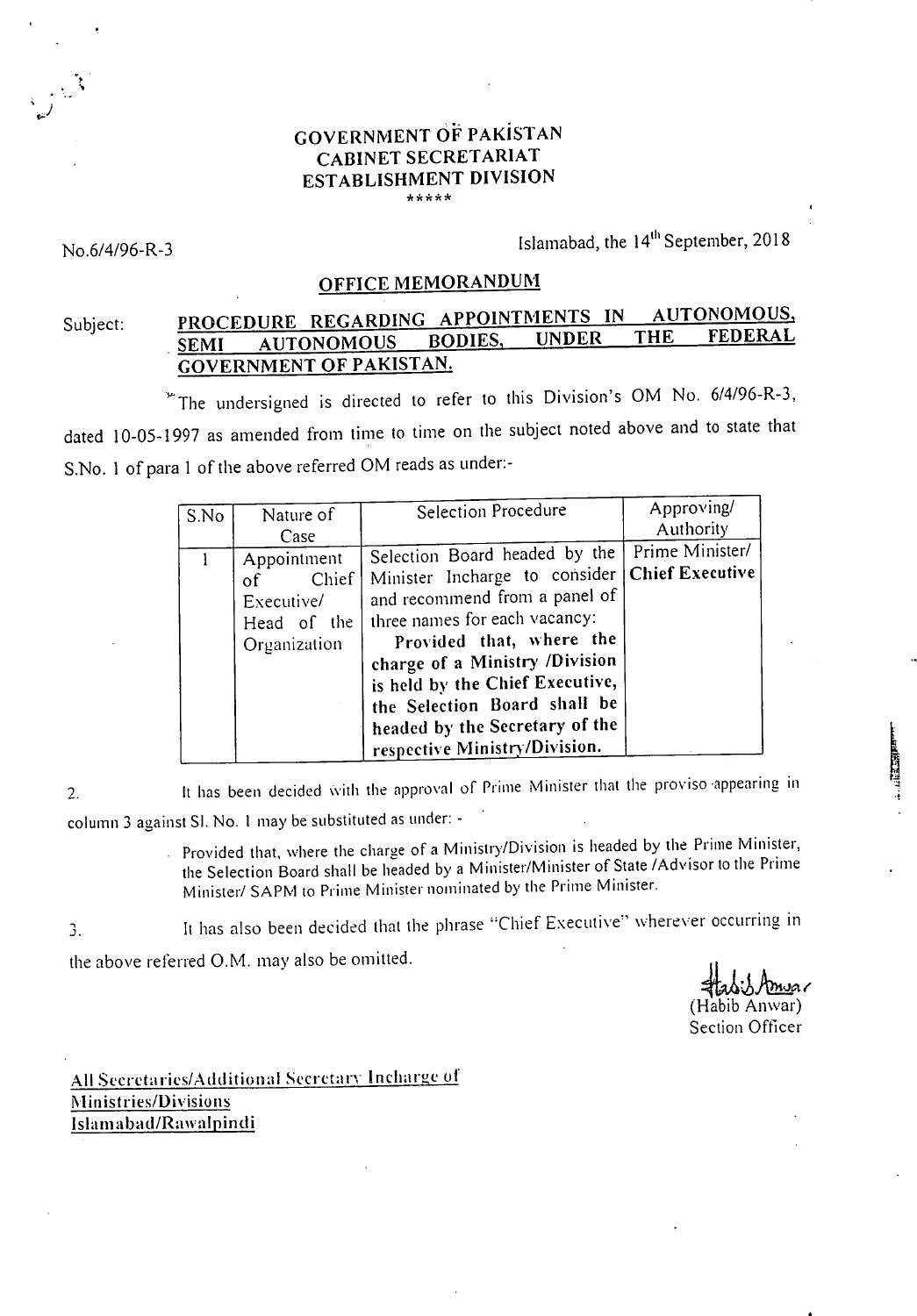# . Distribution List of Establishment Division O.M.No.6/4/96-R-3, dated  $14<sup>th</sup>$  September, 2018

 $\ddot{\mathbf{r}}$ 

**THEIR** 

- The Secretary to the President. 1.
- The Secretary to the Prime Minister.  $2.$
- The Secretary, Cabinet Division, Islamabad. 3.
- The Secretary, Capital Administration and Development Division, Islamabad.  $4.$
- The Secretary, Climate Change Division, Islamabad. 5.
- The Secretary, Commerce Division, Islamabad. 6.
- The Secretary, Communications Division, Islamabad. 7.
- The Secretary, Defence Division, Rawalpindi. 8.
- The Secretary, Defence Production Division, Islamabad. 9.
- $10.$ The Secretary; Economic Affairs Division, Islamabad.
- The Secretary, Federal Education and Professional Training Division, Islamabad. 11.
- The Secretary, Establishment Division, Islamabad. 12.
- 13. The Secretary, Finance Division, Islamabad.
- 14. The Secretary, Foreign Affairs Division, Islamabad.
- The Secretary, Housing & Works Division, Islamabad. 15.
- The Secretary, Human Rights Division, Islamabad. 16.
- The Secretary, Industries & Production Division, Islamabad. 17.
- The Secretary, Information and Broadcasting Division, Islamabad. 18.
- The Secretary, Information Technology and Telecom Division, Islamabad. 19.
- The Secretary, Interior Division, Islamabad.  $20.$
- 
- 21. The Secretary, Inter Provincial Coordination Division, Islamabad.<br>22. The Secretary, Kashmir Affairs and Gilgit-Baltistan Division, Isla. The Secretary, Kashmir Affairs and Gilgit-Baltistan Division, Islamabad.
- 23. The Secretary, Law and Justice Division, Islamabad.
- The Secretary, Maritime Affairs Division, Islamabad. 24.
- The Secretary, National Food Security & Research Division, Islamabad. 25.
- The Secretary, National Health Services, Regulations & 26.
- Co-ordination Division, Islamabad.
- The Secretary, Narcotics Control Division, Islamabad. 27.
- The Secretary, National History and Literary Heritage Division, Islamabad. 28.
- The Secretary, National Security Division, Islamabad. 29.
- The Secretary, Overseas Pakistanis and Human Resources Development Division, Islamabad. 30.
- The Secretary, Parliamentary Affairs Division, Islamabad.  $31.$
- The Secretary, Petroleum Division, Islamabad. 32.
- The Secretary, Planning Development and Reform Division, Islamabad. 33.
- The Secretary, Privatization Division/ Commission, Islamabad. 34.
- The Secretary, Postal Services Division, Islamabad. 35.
- 36. The Secretary, Power Division, Islamabad.
- The Secretary, Railways Division, Islamabad.  $37.$
- The Secretary, Religious Affairs and Inter-faith Harmony Division, Islamabad. 38.
- The Secretary, Revenue Division/ Chairman, Federal Board of Revenue, Islamabad. 39.
- The Secretary, Science & Technology Division, Islamabad.  $40.$
- $41.$  The Secretary, States & Frontier Regions Division, Islamabad.
- 42. The Secretary, Statistics Division, Islamabad.
- The Secretary, Textile Industry Division, Islamabad.  $43.$
- The Secretary, Water Resources Division, Islamabad.  $44.$
- The Secretary, Aviation Division, Islamabad.  $45.$
- Secretaries, Senate/ National Assembly Secretaries, Islamabad. 46.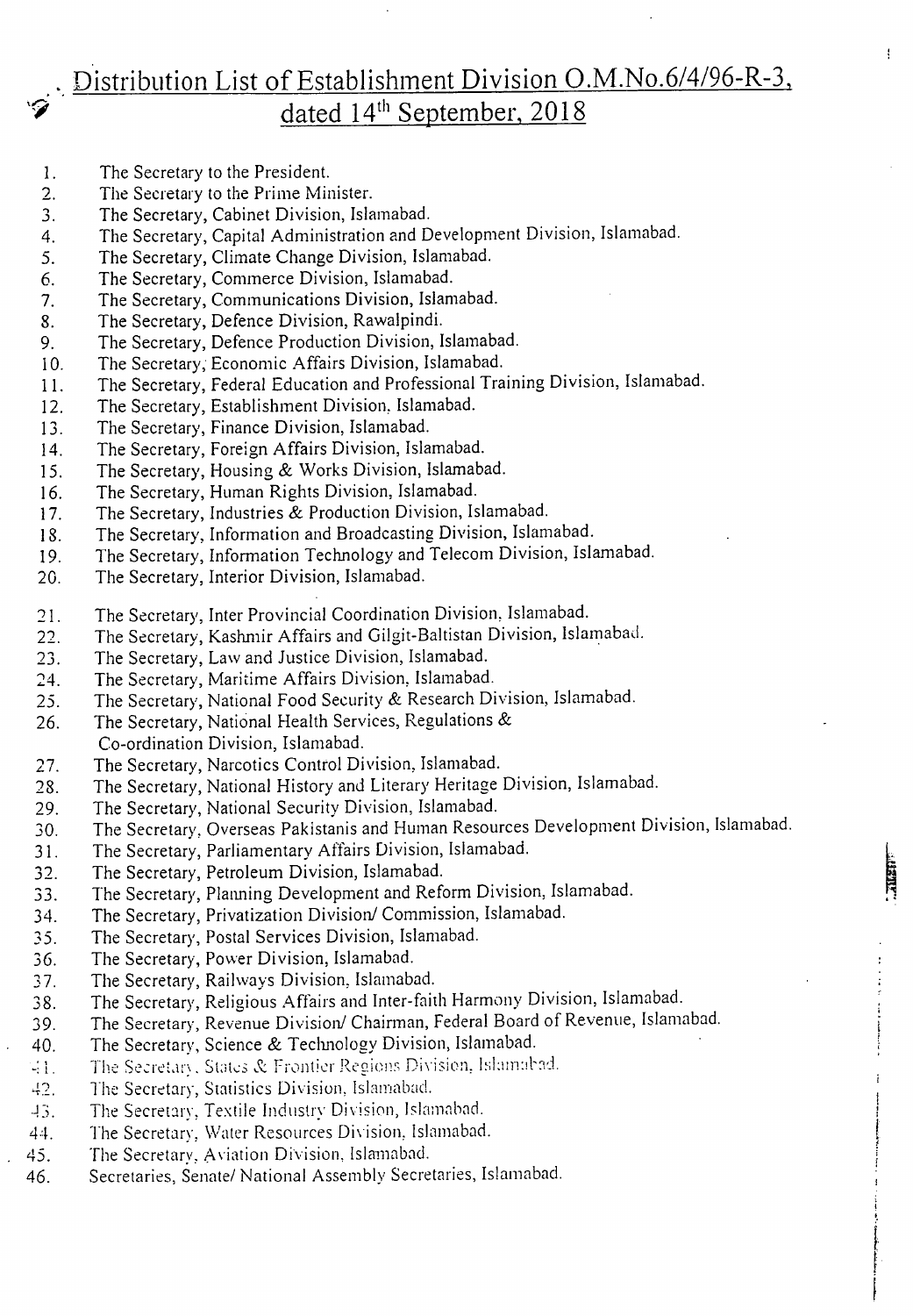#### **GOVERNMENT OF PAKISTAN CABINET SECRETARIAT ESTABLISHMENT DIVISION**  القائمات

# ISLAMABAD, the *i*Oth May, 1997.

**No.6/4/96-R. .** 

ČKEL RO

**OFFICE MEMORANDUM** 

**SUBJECT EXAMPLE REGARDING APPOINTMENTS IN APPRAIT GOVERNMENTS** PROCEDURE RESANSIVE , UNDER THE FEDERAL GOVERNMENT **OP PAKISTAN.** 

**In supersession of the instructions issued vide Office Memorandum No.1/85/94-E.6, dated 12th September, 1994, the undersign is directed to state that hencefotth the cases of**  appointment to various posts in autonomous/semi.  $e^{2\pi i/2}$ **shall be processed in accordance with the following guidelines:** 

|      |                                                                                                                                                           |                                                                                                                                                                               | Approving            |
|------|-----------------------------------------------------------------------------------------------------------------------------------------------------------|-------------------------------------------------------------------------------------------------------------------------------------------------------------------------------|----------------------|
| S1.  | Nature of                                                                                                                                                 | Selection<br>procedure                                                                                                                                                        | Authority.           |
| Nos. | case                                                                                                                                                      |                                                                                                                                                                               |                      |
| i.   | Appointment as Chief<br>Executive/Head of<br>the Organization.                                                                                            | Selection Board<br>headed by the<br>Minister Incharge<br>to consider and<br>recomend from a<br>panel of three names<br>for each vacancy.                                      | Prime Minister       |
|      |                                                                                                                                                           |                                                                                                                                                                               | Prime Minister       |
| ij.  | Appointment of a<br>Government Servant<br>in Grade-20 or<br>above in any<br>autonomous body.                                                              | To be processed<br>through the<br>Establishment<br>Division.                                                                                                                  |                      |
|      |                                                                                                                                                           |                                                                                                                                                                               | Prime Minister       |
|      | iii(a) Appointment to posts<br>in Management Grades<br>other than that of a<br>Finance Member/<br>Director and those<br>covered by (i) &<br>$(ii)$ above. | Selection Board<br>headed by the<br>Secretary of the<br>Ministry/Division<br>concerned to consider<br>and recommend from<br>a panel of three names<br>for each vacancy.       |                      |
|      | Appointment to<br>iii(b)<br>posts carrying<br>a minimum pay of<br>Rs.6810/- and above.<br>n a sh                                                          | <b>Selection Board</b><br>headed by the<br>Secretary of the<br>Ministry/Division<br>concerned to consider<br>and recomend from a<br>panel of three names<br>for each vacancy. | Minister<br>Incharge |
|      |                                                                                                                                                           |                                                                                                                                                                               | Contd $P.2/-$        |
|      |                                                                                                                                                           |                                                                                                                                                                               |                      |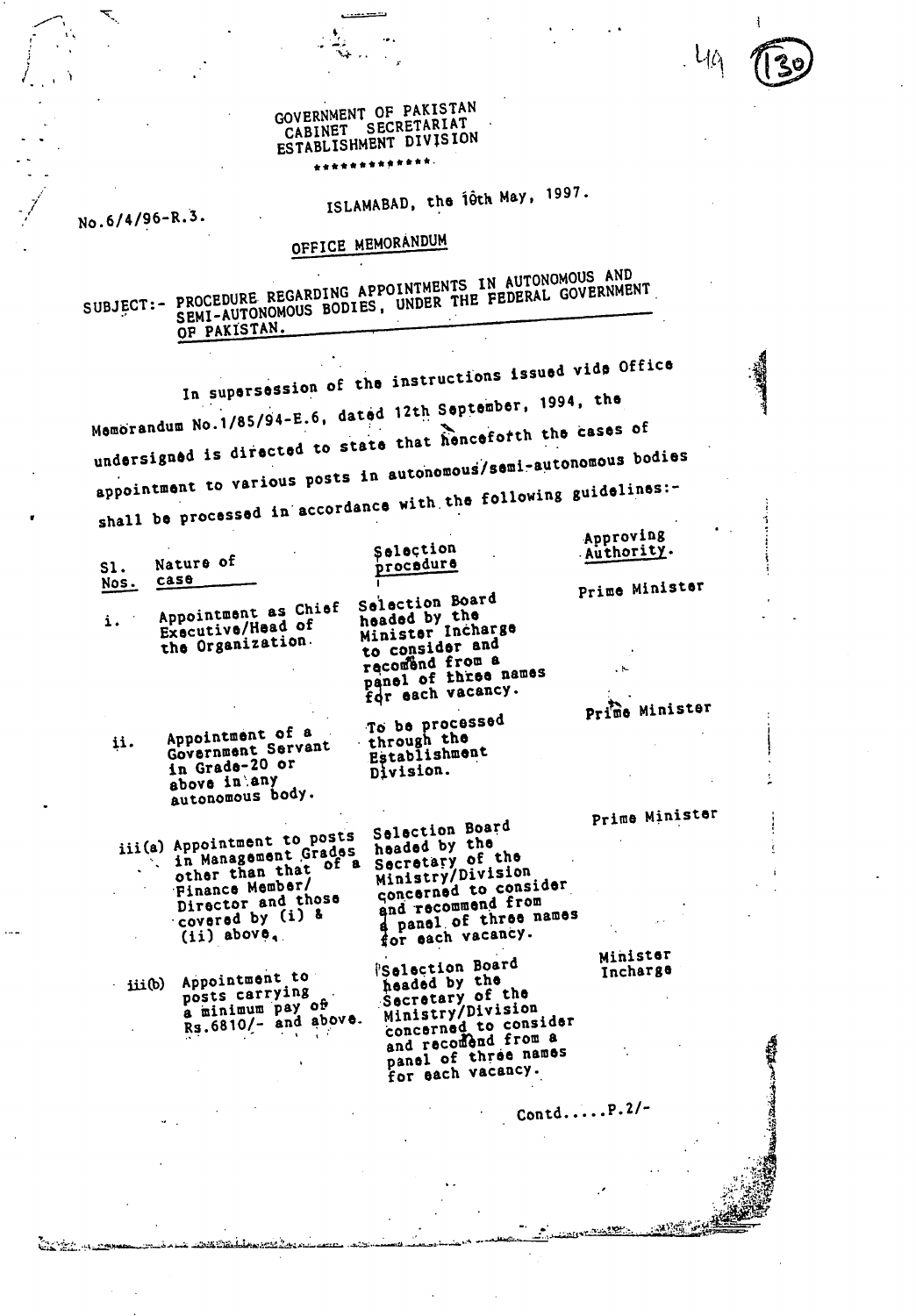$2 -:$ 

**, iv. Appointment of Heads of Subsidiary Companies not included in Management Grades.** 

**Selection Board headed by Secretary of the Ministry/ Division concerned to consider and recommend.from a panel of three names for each vacancy. Through appropriate** 

**v. Appointment to posts other than those mentioned above,** 

**Selection Board**  set up in the **Organization. Head of the Organization concerned.** 

**Minister Incharge** 

*1* 

2. **'Mrs procedure shall be applicable, mutatis mutandis,**  for selections for these posts from open market.

 $3.$ **The Constitution of Selection Boards for**  posts mentioned at Serial Numbers(i), (ii) *fiii*) and (iv) of **Para 1 shall be subject to the approval of the Prime Minister through Establishment Division (unless already so approved). The Constitution of the Selection Board it Sl.No.(v) of Para 1 shall be approved by the Minister Incharge of the Ministry/ Division concerned.** 

 $\ddot{\mathbf{4}}$ . **In case where the services of any Government Servant are required for posting on deputation in any autonomous/semiautonomous body, the administrative Ministry/Division concerned shall propose a panel of atleast three names through the Establishment Division in cases where the Prime Minister is the competent authority.** 

5. **Appointment to the pqst of Member (Finance), Director (Finance) or the Chief Finance Officer in any autonomous/semiautonomous body irrespective of the designation, shall be made with the approval of the Prime Minister in case the post is in BS-20, equivalent or above. However, for these posts in BS-19/equivalent the Government's approval will be accorded by the Finance Secretary in consultation with the. Establishment Secretary.**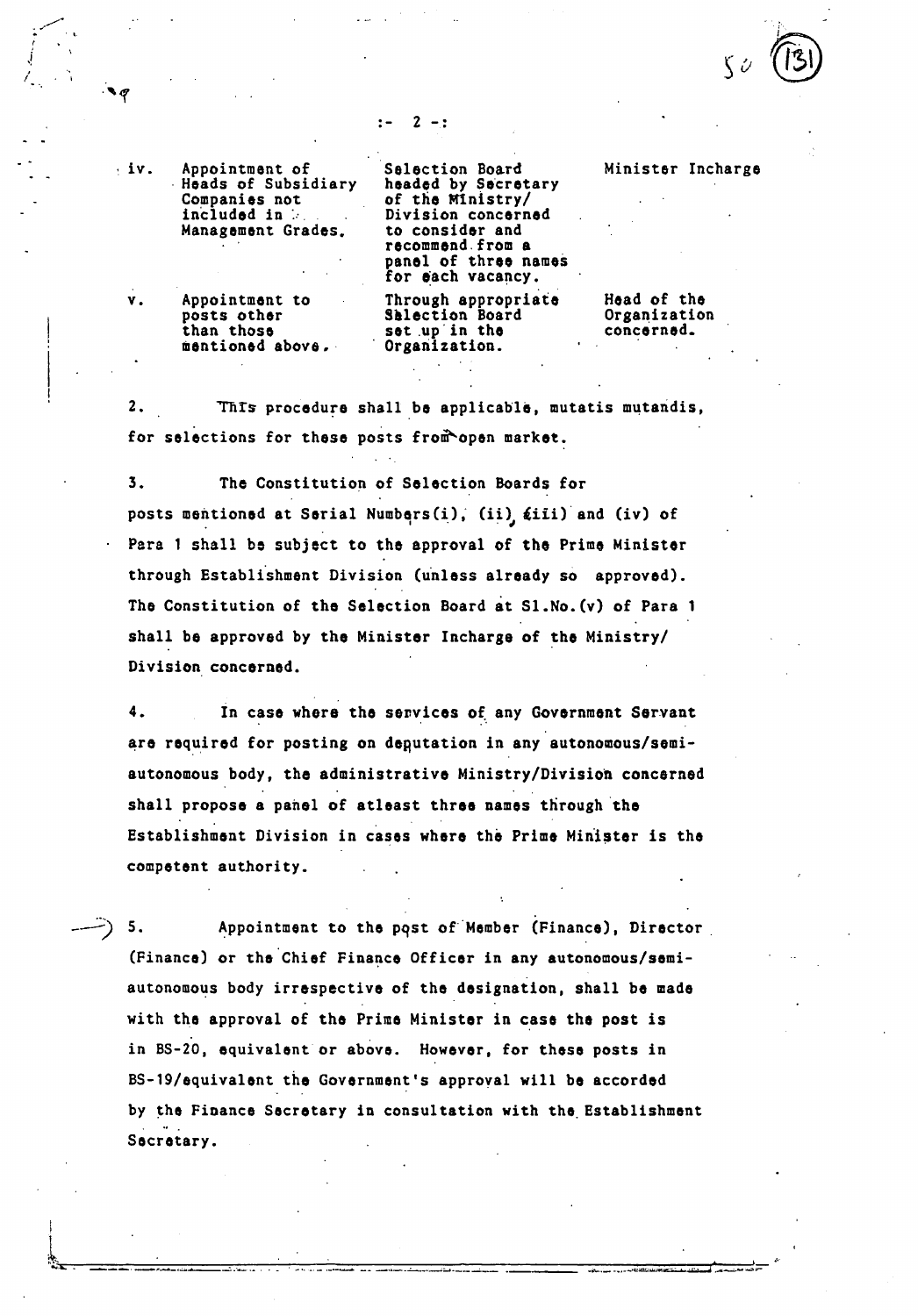**6. All Notifications for appointments approved by the Prime.Minister shall be issue4 by the Establishment Division.**  Similarly, Establishment Division will also issue the notifications '**regarding posting of civil servants to posts in autonomous/semiautonomous bodies. The terms and Conditions of appointment . of all such officers shall be determined by the Establishment Division in consultation with the Finance Division.** 

*7-* **In cases where these instructions are in conflict with the provisions of the Laws §overning any Corporation;**  the provision of the Law to the extent of conflict shall **prevail.** 

 $:- 3 -:$ 

**8. Establishment Division's U.O.No.1/85/94-E.6, dated 5th May, 1996 regarding ban on promotion in the Corporations, is hereby. cancelled.** 

**( ARMAST KHAN KHATTAK ) 1** *GOVERNMENT OF PAKISTAN* **DEPUTY SECRETARY TO** 

**All Secretaries/Additional Secretary Incharge of Ministries/Divisions, Islamabad/Rawalpindi.** 

 $Gpp$  to all AS/JScs/DSs, for information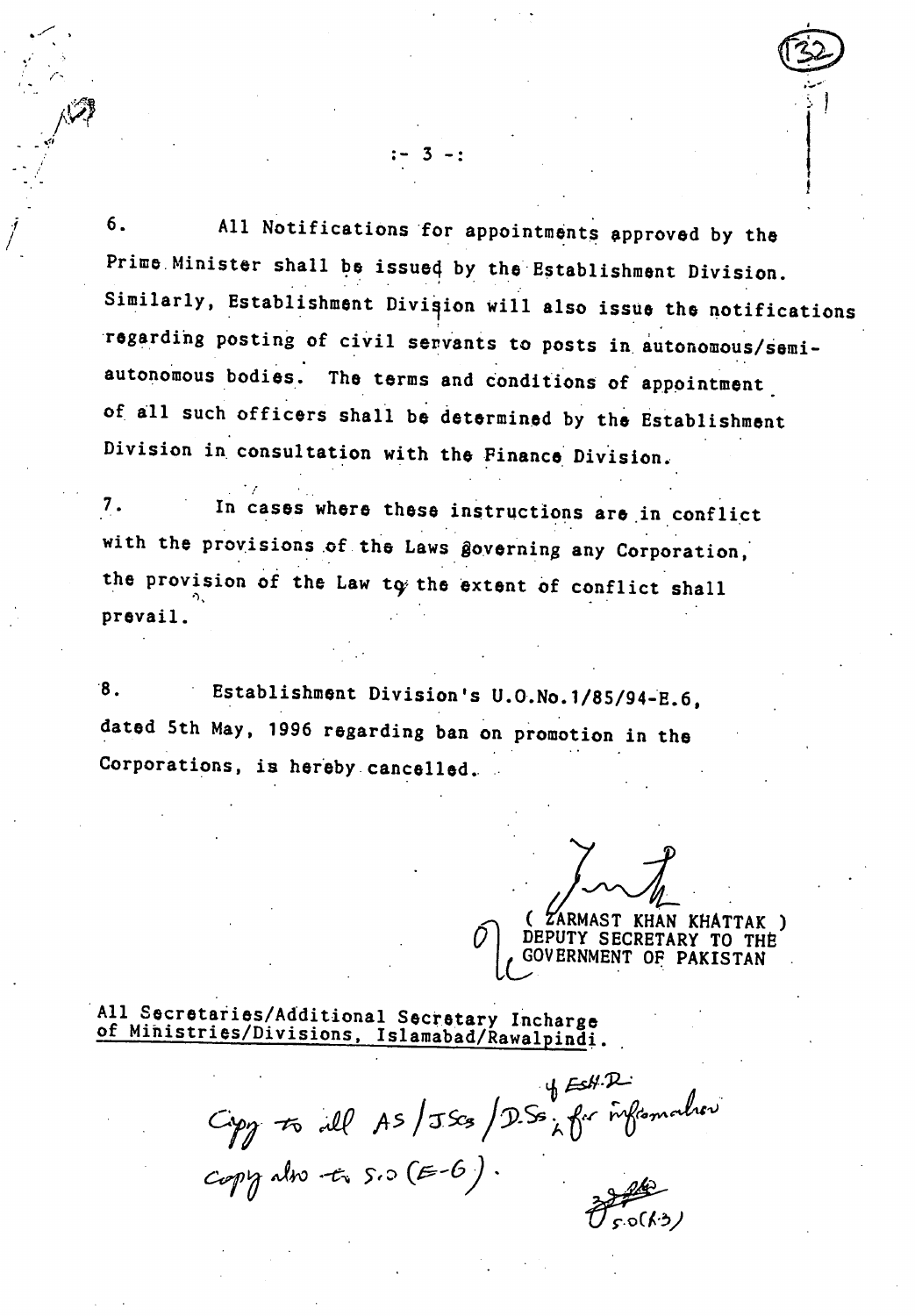#### **GOVERNMENT OF PAKISTAN CABINET SECRETARIAT ESTABLISHMENT DIVISION**

\*\*\*\*\*\*

#### **No. 6/4/96-R-3. Islamabad, the 10th Apri1,2002.**

#### **OFFICE MEMORANDUM**

#### **SUBJECT:- PROCEDURE REGARDING APPOINTMENTS IN AUTONOMOUS AND SEMI-AUTONOMOUS BODIES, UNDER THE FEDERAL GOVERNMENT.**

The undersigned is directed to state that the analysis of the state of the state of the state of the state of the state of the state of the state of the state of the state of the state of the state of the state of the stat The undersigned is directed to state that the<br>instructions contained in para 6 of Establishment Division's **referred to above, may be replaced by the following:**  z4° L(s) **- -,O.M.No.6/4/96-R.3, dated 10th May,1997 have been reviewed and it has been decided that the provisions of para 6 of the O.M.** 

> **"6. All appointments approved by the President or the Chief Executive/Prime Minister shall be notified by the Establishment Division. Posting**  of BS-20 in autonomous and **semi-autonomous bodies will also be notified by the Establishment Division. The terms and conditions of deputation to autonomous bodies shall be regulated by the prescribed standard terms and conditions of deputation. Any deviation from the standard terms and conditions of deputation shall require prior approval of Finance and Establishment Divisions".**

**2. The Ministries/Divisions are requested to bring the above instructions to the notice of Attached Departments, Subordinate Offices and Autonomous, Semi-Autonomous Bodies/Corporations etc. under their administrative control, for compliance thereof.** 

**( AMIR-UL-HAQ ) toNcav DEPUTY SECR** 

**Secretaries/Additional Secretaries Incharge of Ministries/Divisions, Islamabad/Rawalpindi**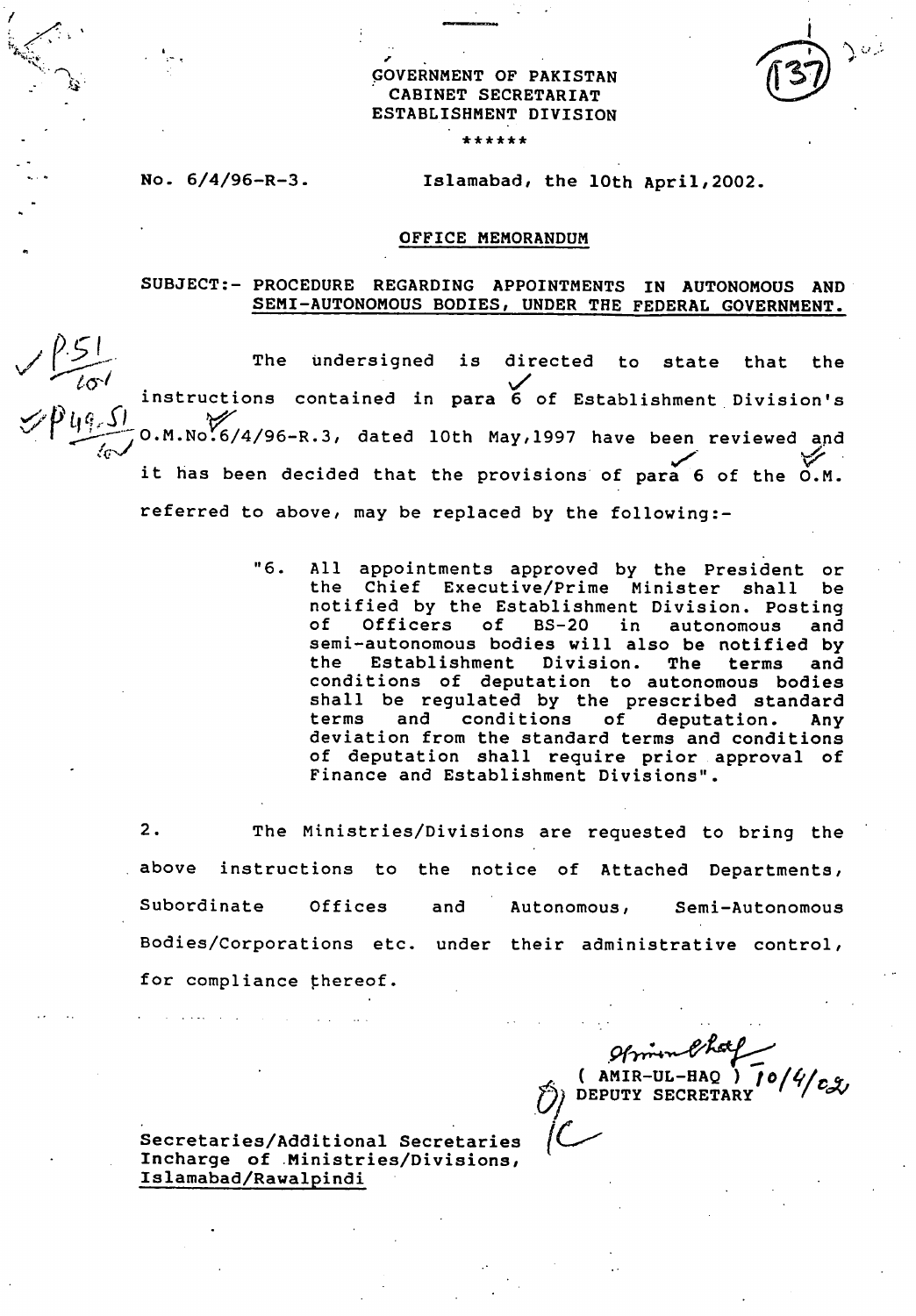$\mathscr{S}$ . 303



**(4-1 DISTRIBUTION LIST OF ESTABLISHMENT DIVISION**  0.M. NO.6/4/96-R.3 dated 10<sup>th</sup> April, 2002 **The Secretary Cabinet Division,Islamabad**  1. **The Secretary, Commerce Division,Islamabad**   $\mathbf{2}$  . **The Secreary, Communication Division,Islamabad.**  3. **The Secretary, Culturem,Sports, Tourism and Youth**  4. **Affairs and Minorities Affairs Division,Islamabad**  5. **The Secretary, Defence Division,. Rawalpindi**  6. **The Secretary, Defence Production Division, Rawalpindi The Secretary, Economic Affairs Division,Islamabad**  7. **8. The Secretary Education Division,Islamabad The Secretary, Environment, Local Government and Rural**  9. **Development Division Islamabad The Secretary, Finance Division Islamabad**  10. **The Secretary, Food, Agriculture & Livestock,IBD**  11. **The Secretary, Foreign Affairs, Islamabad**   $12.$ **The Secretary Health Division, Islamabad**  13. **The Secretary, Housing and Works Division,Islamabad**  14. **The Secretary, Industries and Production Division**  15. **The Secretary, Information Technology and**  16. **Telecommunication Division,Islamabad The Secretary, Information and Media Development**  17. **'Division Islamabad The Secretary Interior Division,Islamabad**  18. **The Secretary Kashmir Affairs, Norther Area, S&FR**  19. **Division,Islamabad The Secretary, Labaour, Manpower and Overseas**   $20.$ **Pakistanis Division, Islamabad The Secretary, Law, Justice and Human Rights Division, Islamabad The Secretary, Narcotics Control Division,Islamabad**   $22.$ **The Secretary, Petroleum and Natural Resources**  23. **Division,Islamabad The Secretary, Planning and Development**   $24.$ **Division, IBD The Secretary Population Welfare Division Islamabad**   $25.$ **The Secretary, Revenue Division,Islamabad**   $26.$ **The Secretary Ministry of Railway,Islamabad**   $27.$ **The Secretgry, Religious Affairs, Zakar, Ushr**  28. **Islamabad The Secretary Scientific and Technological Research**  29. **Division,Islamabad The Secretary Statistics Division,Islamabad**   $30.$ **The Secretary, Water and Power, Islamabad**   $31.$ **The Secretary, Women Development, Social Welfare**   $32.$ **and Special Education Division,Islamabad**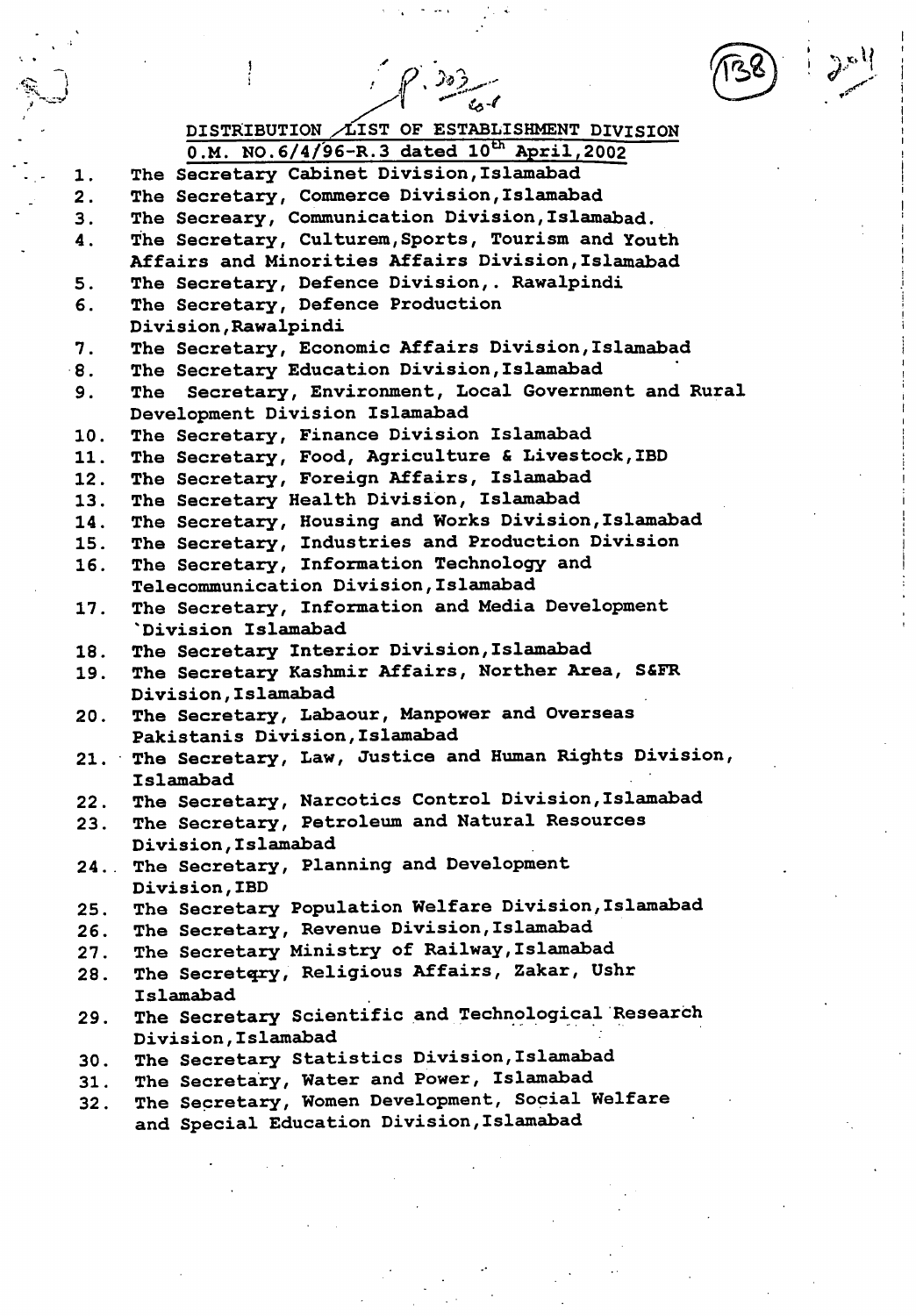#### **GOVERNMENT OF PAKISTAN CABINET SECRETARIAT (ESTABLISHMENT DIVISION)**

#### **No.6/4/96-R.3 Islamabad the 26th May,2000**

#### **OFFICE MEMORANDUM**

#### **.SUBJECT:PROCEDURE REGARDING APPOINTMENTS IN AUTONOMOUS AND SEMI-AUTONOMOUS BODIES, UNDER THE FEDERAL GOVERNMENT OF PAKISTAN.**

**The undersigned is directed to refer to the Establishment Division Office** Memorandum No.6/4/96-R.3 dated the 10th May,1997 on the above subject and to state that the competent authority has been pleased to approve substitution of existing para 1(ii) and (iii-b) of the aforesaid O.M. by the following :-

#### **SL NATURE OF CASE SELECTION PROCEDURE APPROVING**

## **AUTHORITY.**

- (ii) (a) Posting of government To be processed Prime Minister/ servants of BS-21 and through the Estab- Chief Executive above merit Division
	- $(b)$ Posting of government -do- Establishment servants of BS-20 Secretary

Posting of government To be processed in Secretary of  $(c)$ servants of  $BS-17$  to 19 the Ministry/ concerned

(d) Posting of government To be processed by Heads of servants in BS-16 the Department . Departments . sand below. .. concerned.

Division concerned. Ministry/Division

Contd....p2.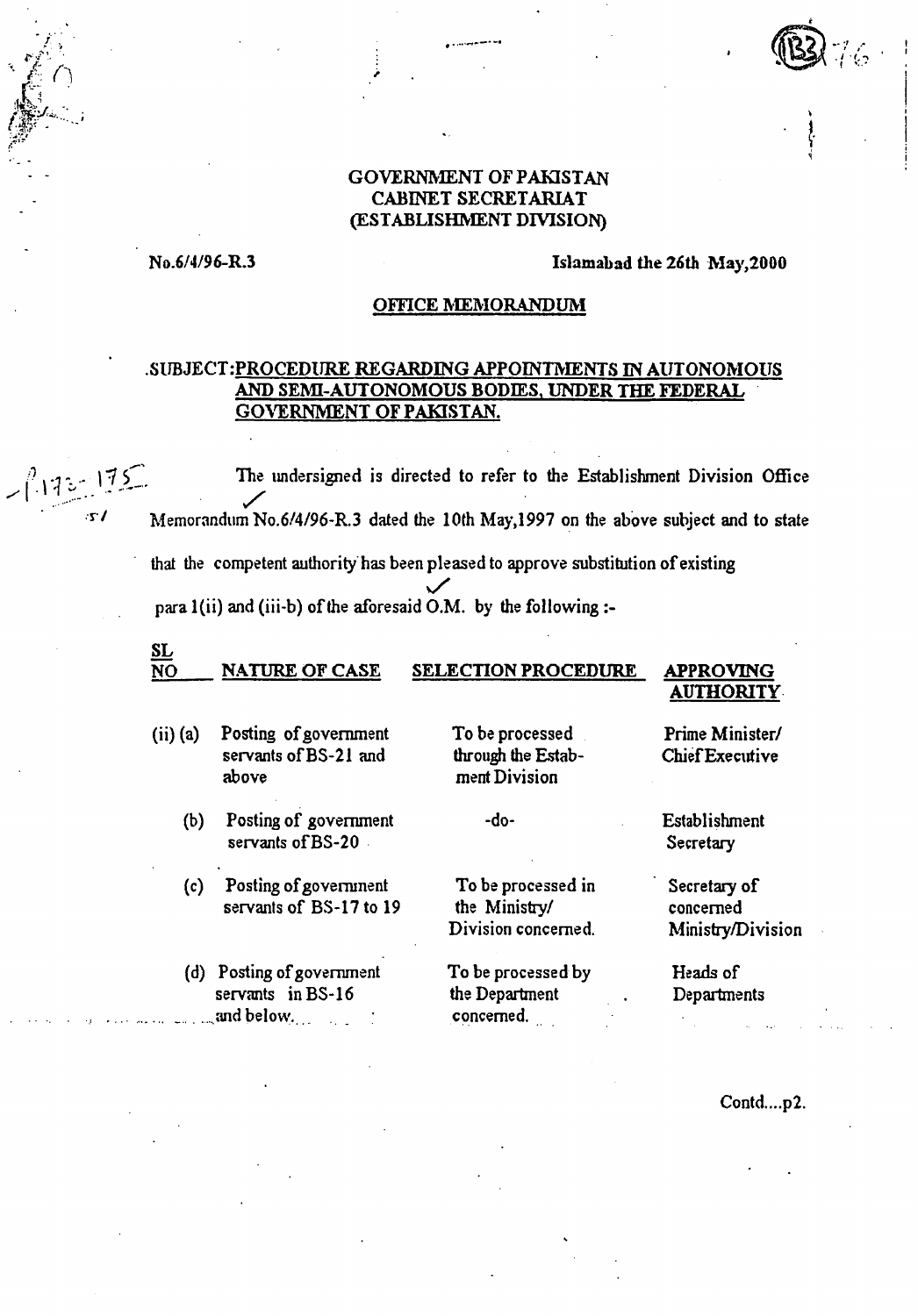

 $\text{iii(b)}$  Appointments to posts **carrying a minimum pay equal to the minimum of BPS-20 and above.** 

Selection **Board headed by the Secretary of the Ministry/Division concerned to consider and recommend from a panel of three names for each vacancy.** 

**Minister Incharge** 

2 All Ministries/Divisions are requested to ensure strict observance of the

above decision in the Autonomous/Semi-Autonomous bodies under their administrative . •

control.

Concrete list

 $\mathcal{K}^{\mathcal{U}}$ 

E al'

**UL-HAQ) DEPUTY SECRETARY** 

Secretaries/Additional Secretaries Incharge of **all Ministries/Divisions, Islamabad/Rawalpindi** 

-2-

•••••- •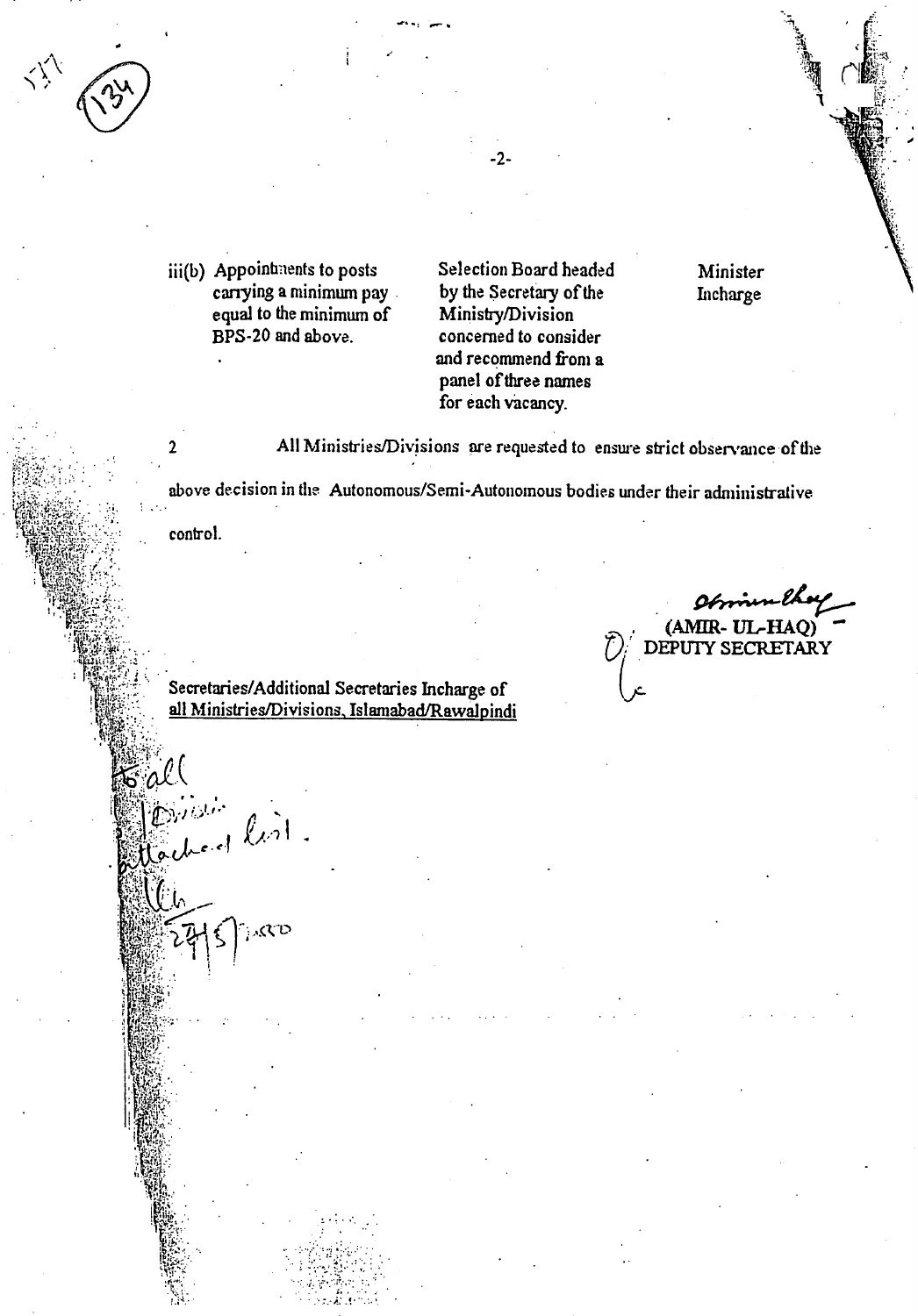## **. • DISTRIBUTION OF LIST OF** DIVISION'S O.M.NO.6/4 [96.-R  $\mathbb{P}^1$  , and the set of  $\mathbb{P}^1$  ,  $\mathbb{P}^1$  ,  $\mathbb{P}^1$  ,  $\mathbb{P}^1$  ,  $\mathbb{P}^1$  $\theta$ -m<sub>z-7/5</sub>

The Secretary, Cabinet Division,Islamabad The Secretary, Commerce Division,Islamabadf.

 $2.$  $3.$ The Secretary, Comniunication Division,Islamabad

4. The Secretary, Defence Division, Rawalpindi

5. The Secretary, Defence Production Division,Rawalpindi

- 6. The Secretary, Economic Affairs Division, Islamabad •
- $7<sub>1</sub>$ The Secretary, Education Division,Islamabad
- . 8. The Secretary, Environment,Local Government and Rural Development Division
- 9. The Secretary, Finance Division,Islamabad
- $10.$ The Secretary, Food, Agriculture and Livestock Division,Islarnabad
- 11. The Secretary, Foreign Affairs Division,Islamabad
- The Secretary,. Health Division,Islamabad  $12.$
- 13. The Secretary, Housing and Works Division,Islamabad
- 14. The Secretary, Industries and Production Division,Islamabad
- $+15.$ The Secretary, Information and Media Development Division,Islamabad
	- 16. The Secretary,Information Technology and Telecommunication DiVision,Islamabad
	- 17. The Secretary, Interior Division,Islamabad
	- 18. The Secretary, Kashmir Affairs, Northern Areas, S&FR. Division,Islamabad
	- 19. .The Secretary, Labour,Manpower and Overseas Pakistanis Division,Islamabad
	- . 20. The Secretary, Law, Justice and Human Rights Division,Islamabad
	- 21. The Secretary, Culture, Sports, Tourism and Youth Affairs Division,Islamabad
	- 22. The Secretary, Narcotics Control Division, Islamabad
	- 23 The Secretary, Parliamentary Affairs Division,Islamabad
	- 24. The Secretary, Petroleum and Natural Resources,•Islamabad
	- $25.$ The Secretary, Population Welfare Division,Islamabad
	- $26.$ The Secretary, Planning and Development Division,Islamabad
	- $27.$ The Secretary Revenue Division,Islamabad
	- The Secretary, Scientific and Technological Research 28. Division,Islainabad
	- 29. The Secretary, Statistics Division,Islamabad

**记载就办**有什么

- $30.$ The Secretary Ministry of Railway ,Islamabad
- $31.$ The Secretary, Religious Affairs and Zakat & Ushr Division,Islamabad
- 32.. The Secretary, Water and Power Division,Islamabad
- 33. The Secretary, Women Development, Social Welfare and Special Education Division,Islamabad
	- 34. The Secretary Wafaqi Mohtasib(Ombudsman)'s Secretariat,Islamabad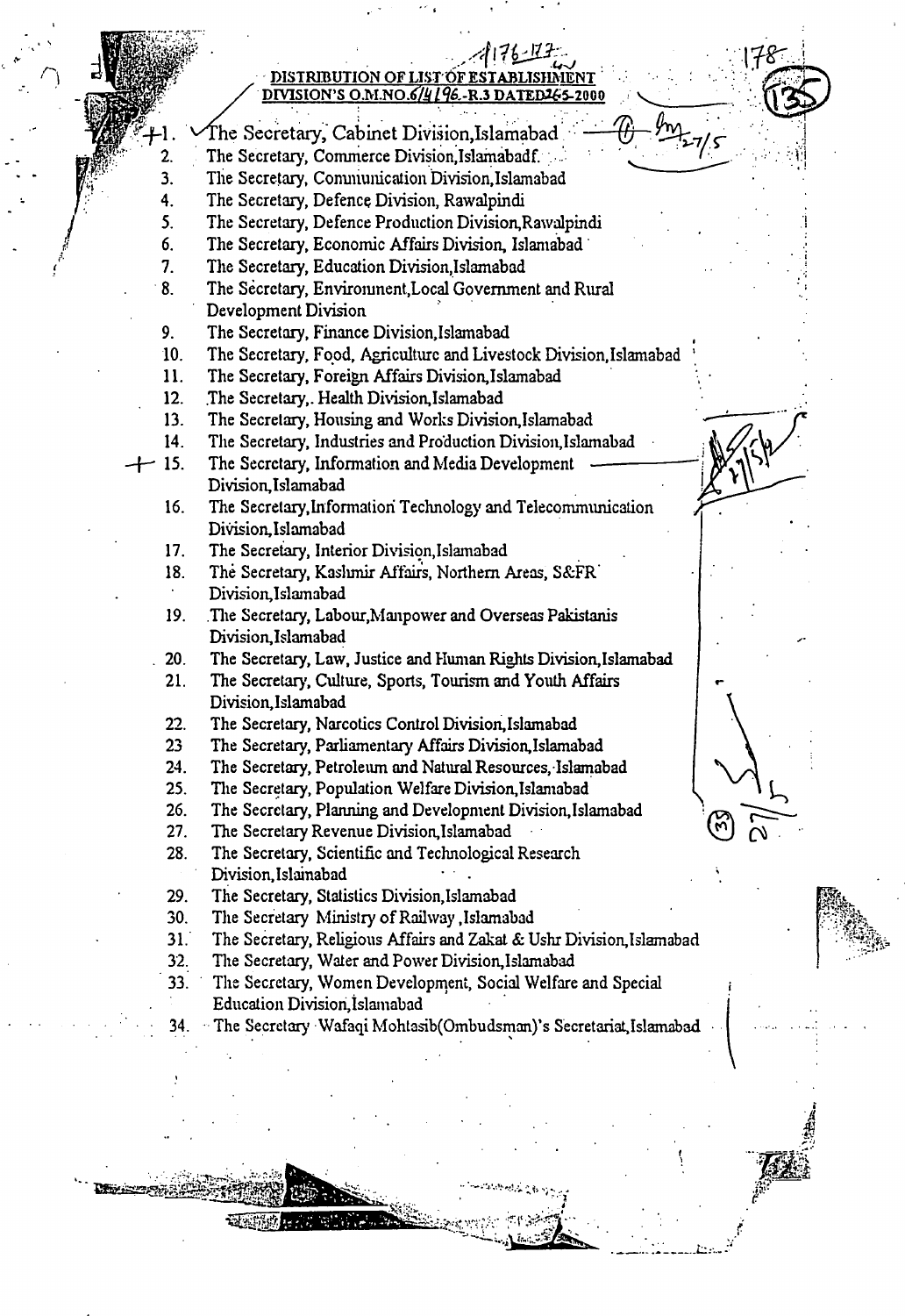- 35.
- 35. The Auditor General of Pakistan, Islamabad<br>36. The Secretary, National Reconstruction Bure The Secretary, National Reconstruction Bureau,Islamabad
- $37.$ The Chairman, National Accountability Bureau, Islamabad

 $\rightarrow$  38. The Chief Executive Secretariat (Mr.Bashir Ahmed Chouhan,Deputy) Secretary) Islamabad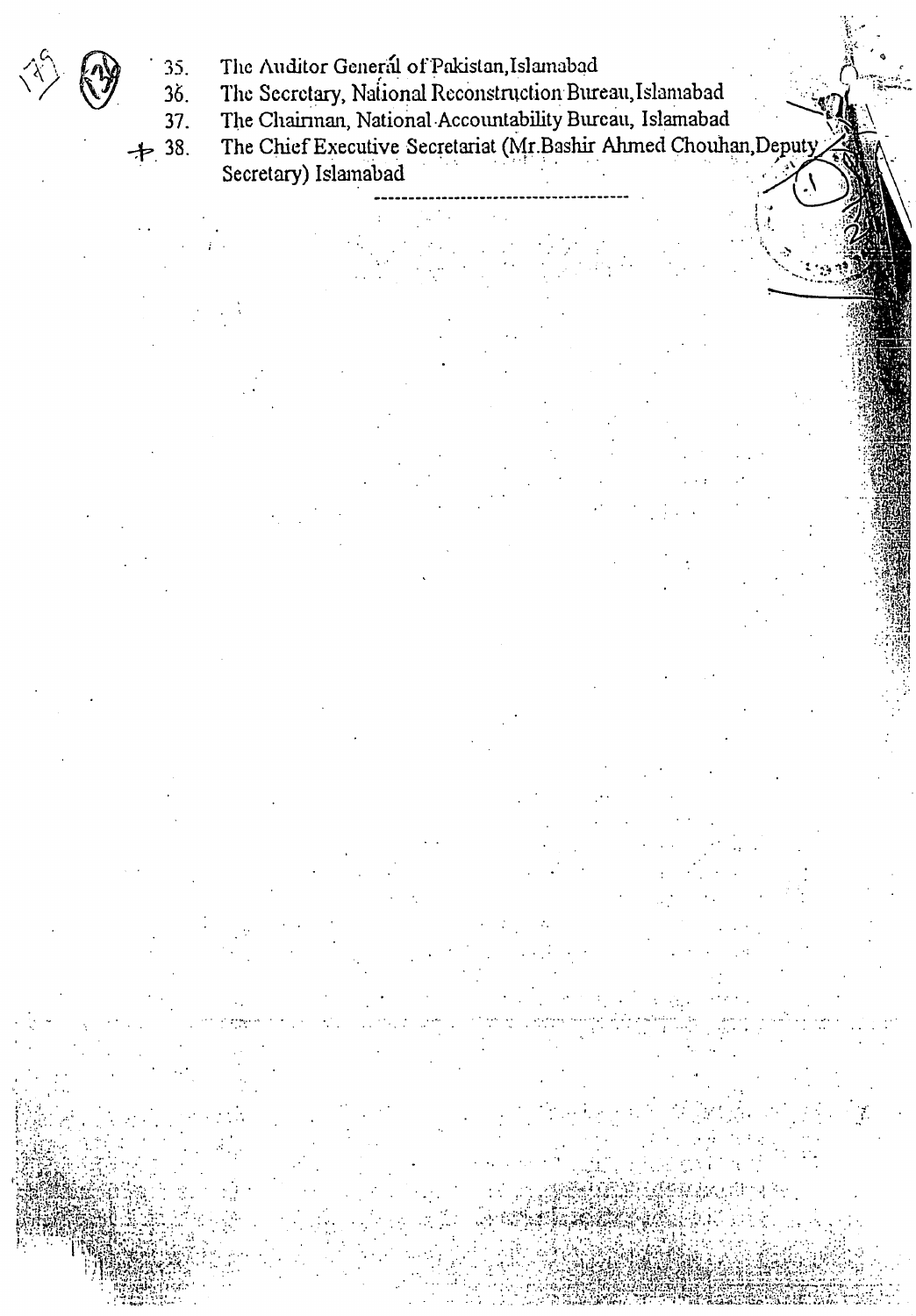No.6/4/96-R.3

Islamabad the 6th June, 2002

#### **OFFICE MEMORANDUM**

# SUBJECT: **PROCEDURE REGARDING APPOINTMENTS IN AUTONOMOUS AND SEMI- AUTONOMOUS BODIES, UNDER THE FEDERAL GOVERNMENT**.  $\rho_{207} - 209/c$

The undersigned is directed to state that, according to the instructions contained in Establishment Division's O.M. No.6/4/96-R.3 dated the 10<sup>th</sup> May, 1997<br>Selection Board for posts of the Chief Executive/Head of the Organizations are required to be headed by the Minister Incharge. There are, however, certain Ministries/Divisions which are under the charge of the Chief Executive of Pakistan and, being an extremely busy person, he can hardly spare time for such meetings of Selection Boards. As such, it has been decided with the approval of the Chief Executive that the following proviso may be added to the said instructions:-

**"Provided that, where the charge of a Ministry/Division is held by the**  Executive, the Selection Board shall be headed by the **Secretary of the respective Ministry/Division.** 

7ه م<br>م 2. It may also be indicated here that the powers of making appointment to residual posts - specified against serial No. v of para 1 of the said O.M.- have been given to the Head of the Organization. However, since the Head personally make all appointments, therefore, the Heads of the Organizations have been authorised by the Chief Executive **to delegate powers to officers subordinate to them to make appointments to such posts other than the posts mentioned against serial**  No. i to iv of the table below para 1 of the aforesaid O.M. Therefore, the existing provision against Sr.No.v may be substituted by the following :-

> An Officer authorized by the Head of the Organization **concerned"**

**The Ministries/Divisions are requested to please note the above**  3. **instructions and also to bring these instructions to the notice of Autonomous/Semi-Autonomous Bodies/Corporations etc., under their administrative control, for compliance thereof.** 

Secretaries/Additional Secretaries Incharge of all Ministries/Divisions, Islamabad/Rawalpindi.

*(4s .p,;;. czAd.7`4°1d)* 

**(Amir-ul-Haq)**  *0/* **Deputy Secretary ,'071,**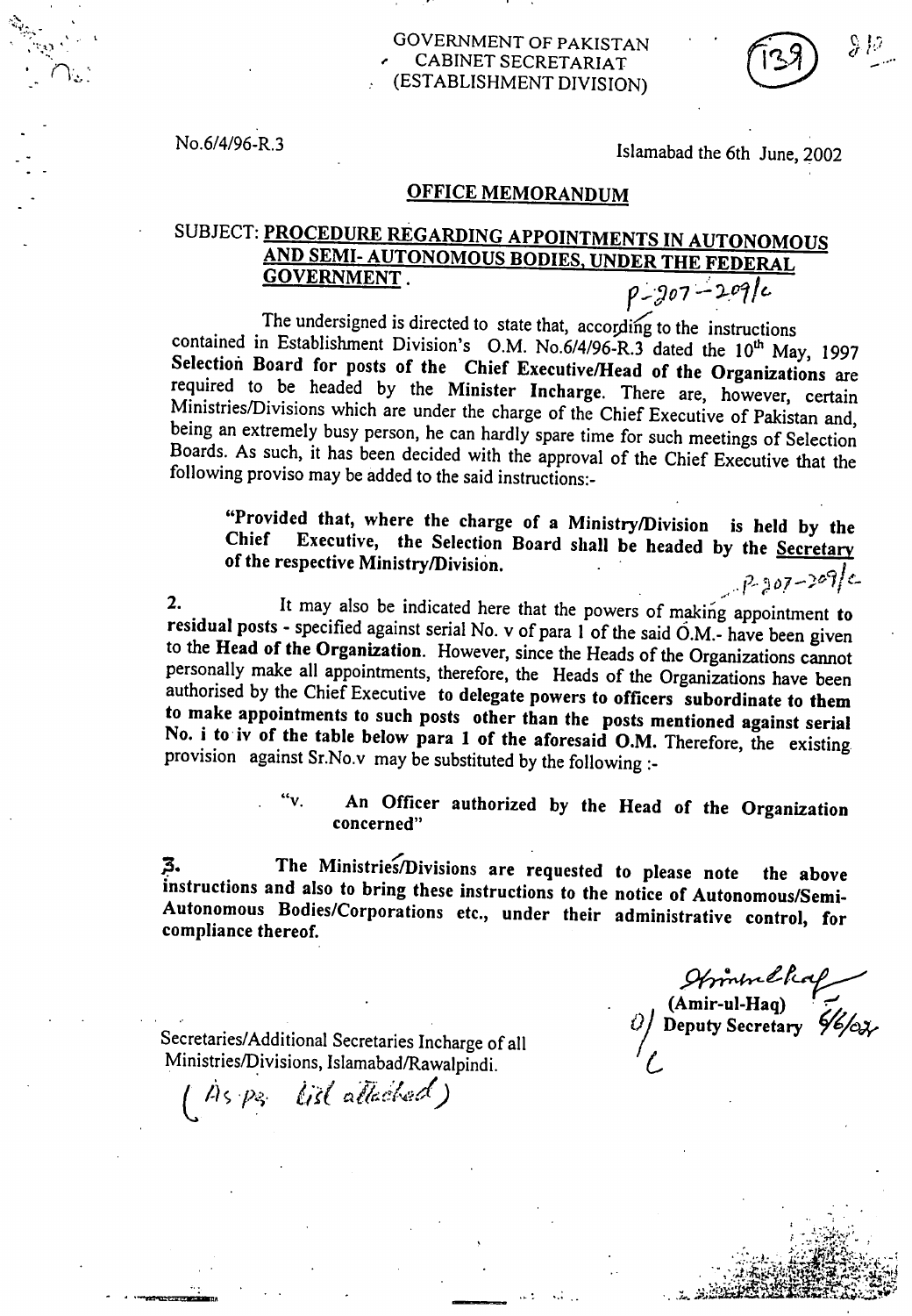

**r:)'\ d'** 

DISTRIBUTION LIST OF ESTABLISHMENT DIVISION **O.M. NO.6/4/96-R.3 dated (it). 067't\ June,2002 The Secretary Cabinet Division, Islamabad**   $1.$ **The Secretary, Commerce Division, Islamabad**   $2.$ **The Secretary, Communication Division, Islamabad.**   $3.$ **The Secretary, Culture, Sports, Tourism and Youth**  4. **Affairs and Minorities Affairs Division, Islamabad The Secretary, Defence Division,. Rawalpindi**  5. **The Secretary, Defence Production Division, Rawalpindi**  6. **The Secretary, Economic Affairs Division, Islamabad**  7. **The Secretary Education Division, Islamabad**  8. **The Secretary, Environment, Local Government and Rural**  9. **Development Division Islamabad The Secretary, Finance Division Islamabad**   $10.$ **The Secretary, Food, Agriculture & Livestock, Islamabad**  11. **The Secretary, Foreign Affairs, Islamabad**   $12.$ **The Secretary Health Division, Islamabad**   $13.$ **The Secretary, Housing and Works Division, Islamabad**  14. **The Secretary, Industries and Production Division**   $15.$ **The Secretary, Information Technology and**  16. **Telecommunication Division, Islamabad The Secretary, Information and Media Development**  17. **'Division Islamabad The Secretary Interior Division, Islamabad**  18. **The Secretary Kashmir Affairs, Northern Area, S&FR**  19. **Division, Islamabad The Secretary, Labour, Manpower and Overseas**  20. **Pakistanis Division, Islamabad The Secretary, Law, Justice and Human Rights Division,**  21. **Islamabad The Secretary, Narcotics Control Division, Islamabad**   $22.$ **The Secretary, Petroleum and Natural Resources Division,**  23. **Islamabad The Secretary, Planning and Development Division, Islamabad**   $24.$ **The Secretary Population Welfare Division, Islamabad**   $25.$ **The Secretary, Revenue Division, Islamabad**   $26.$ **The Secretary Ministry of Railway, Islamabad**   $27.$ **The Secretary, Religious Affairs, Zakar, Ushr**   $28.$ **Islamabad The Secretary Scientific and Technological Research**  29. **Division, Islamabad The Secretary Statistics Division, Islamabad**   $30.$ **The Secretary, Water and Power, Islamabad**   $31.$ **The Secretary, Women Development, Social Welfare**   $32.$ **and Special Education Division, Islamabad' P.S. to the Chairman, NAB., C.E.Sectt.No.2, Islamabad**   $33.$ **The Secretary, NRB, C.E.Sectt.No.2, Islamabad**   $34.$ **OSD(Admn); Chief Executive office, Islamabad**   $35.$ 36. The Servelory, Wafaqi Mohtasib (Ombodsman)<sup>1</sup>Seett, Islamabed.

44:"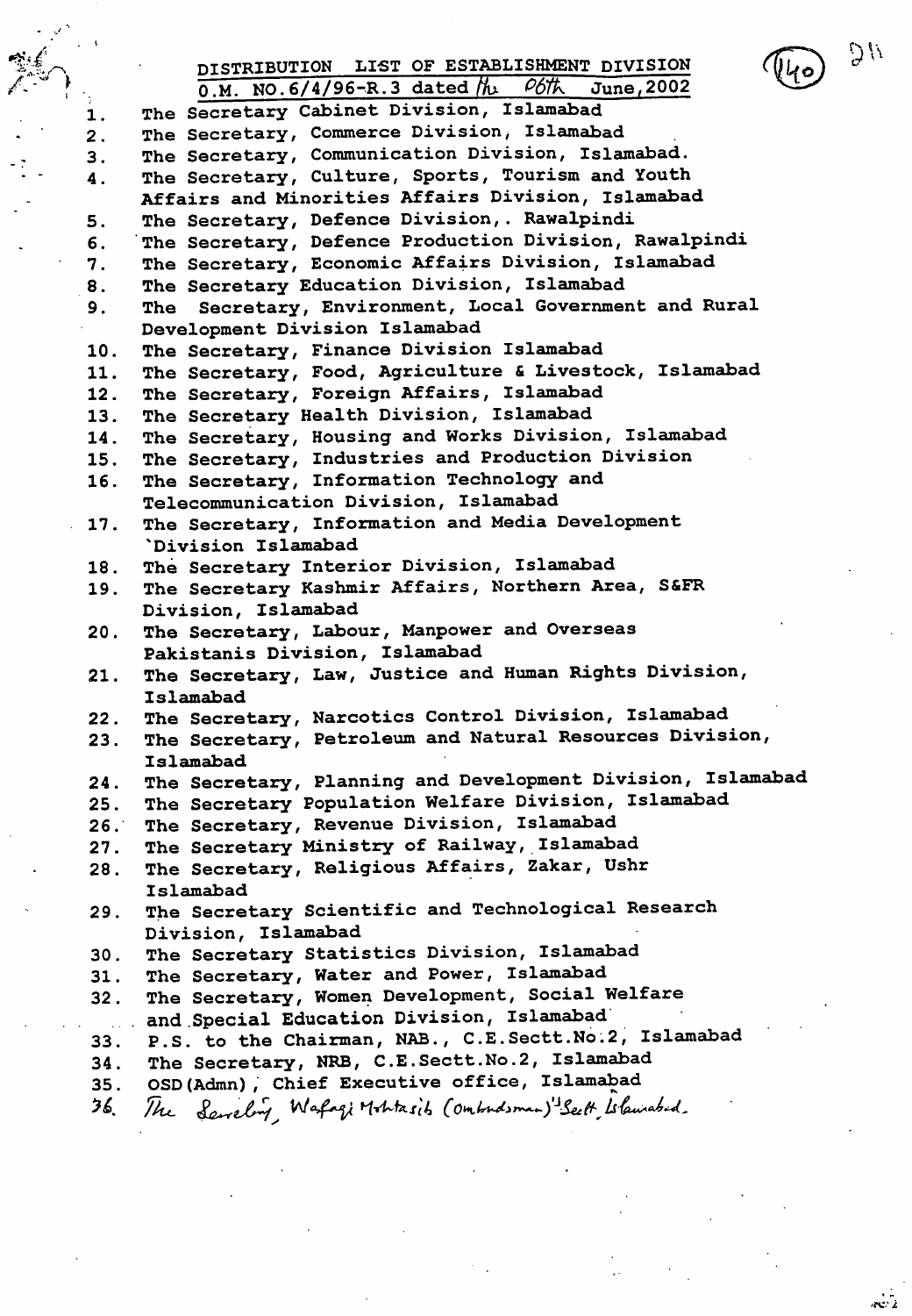#### GOVERNMENT OF PAKISTAN CABINET SECRETARIAT ESTABLISHMENT DIVISION \*\*\*\*\*

No.6/4/96-R-3 **Islamabad, the 14<sup>th</sup> September, 2018** 

#### OFFICE MEMORANDUM

### Subject: PROCEDURE REGARDING APPOINTMENTS IN AUTONOMOUS,<br>SEMI AUTONOMOUS BODIES, UNDER THE FEDERAL SEMI AUTONOMOUS GOVERNMENT OF PAKISTAN.

 $\left($ 

The undersigned is directed to refer to this Division's OM No. 6/4/96-R-3, dated 10-05-1997 as amended from time to time on the subject noted above and to state that S.No. 1 of para **1** of the above referred OM reads as under:-

| S.No | Nature of<br>Case                                                       | Selection Procedure                                                                                                                                                                                                                                                                                                                                    | Approving/<br>Authority |
|------|-------------------------------------------------------------------------|--------------------------------------------------------------------------------------------------------------------------------------------------------------------------------------------------------------------------------------------------------------------------------------------------------------------------------------------------------|-------------------------|
|      | Appointment<br>Chief<br>of<br>Executive/<br>Head of the<br>Organization | Selection Board headed by the   Prime Minister/<br>Minister Incharge to consider<br>and recommend from a panel of<br>three names for each vacancy:<br>Provided that, where the<br>charge of a Ministry /Division<br>is held by the Chief Executive,<br>the Selection Board shall be<br>headed by the Secretary of the<br>respective Ministry/Division. | <b>Chief Executive</b>  |

It has been decided with the approval of Prime Minister that the proviso appearing in  $\overline{2}$ . column 3 against SI. No. 1 may be substituted as under: -

> Provided that, where the charge of a Ministry/Division is headed by the Prime Minister, the Selection Board shall be headed by a Minister/Minister of State /Advisor to the Prime Minister/ SAPM to Prime Minister nominated by the Prime Minister.

It has also been decided that the phrase "Chief Executive" wherever occurring in  $3.$ 

the above referred O.M. may also be omitted.

 $j$ Angar (Habib Anwar) Section Officer

All Secretaries/Additional Secretary Incharge of Ministries/Divisions /Islamabad/Rawalpindi

ĥ,